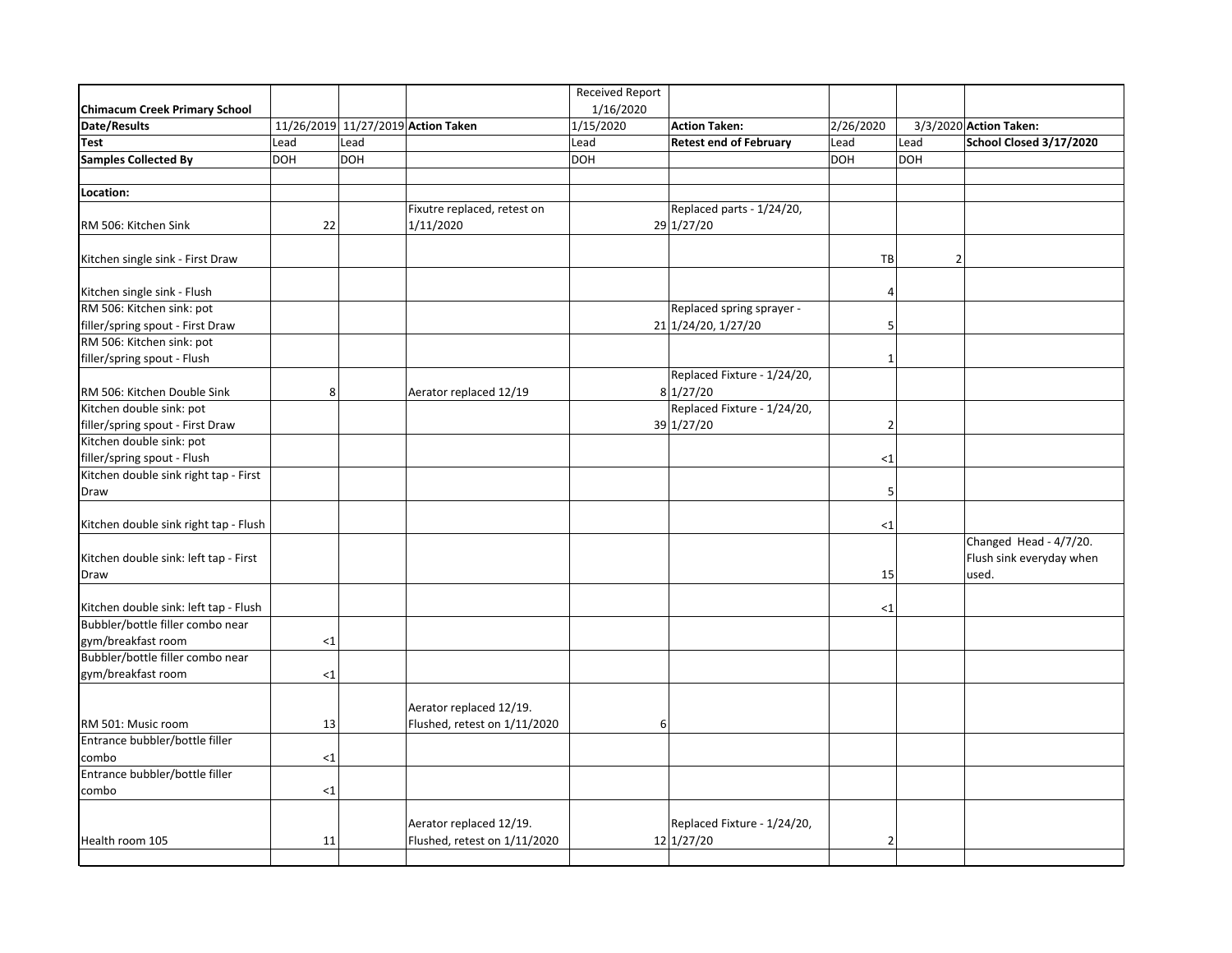|                                      |                |            |                                    | Received Report  |                               |                   |                           |
|--------------------------------------|----------------|------------|------------------------------------|------------------|-------------------------------|-------------------|---------------------------|
| <b>Chimacum Creek Primary School</b> |                |            |                                    | 1/16/2020        |                               |                   |                           |
| Date/Results                         |                |            | 11/26/2019 11/27/2019 Action Taken | 1/15/2020        | <b>Action Taken:</b>          | 2/26/2020         | 3/3/2020 Action Taken:    |
| Test                                 | Lead           | Lead       |                                    | Lead             | <b>Retest end of February</b> | Lead<br>Lead      | School Closed 3/17/2020   |
| <b>Samples Collected By</b>          | <b>DOH</b>     | <b>DOH</b> |                                    | <b>DOH</b>       |                               | DOH<br><b>DOH</b> |                           |
|                                      |                |            |                                    |                  |                               |                   |                           |
| Location:                            |                |            |                                    |                  |                               |                   |                           |
|                                      |                |            |                                    |                  |                               |                   |                           |
|                                      |                |            | Aerator replaced 12/19.            |                  |                               |                   |                           |
| Library office room 401              | 13             |            | Flushed, retest on 1/11/2020       | 9                |                               |                   |                           |
| Staff lounge room 111                | $\overline{9}$ |            | Aerator replaced 12/19             | $6 \overline{6}$ |                               | 5 <sup>1</sup>    |                           |
|                                      |                |            |                                    |                  | Replaced Fixture - 1/24/20,   |                   |                           |
| RM 109: Staff work room              |                |            |                                    |                  | 17 1/27/20                    |                   |                           |
|                                      |                |            |                                    |                  |                               |                   |                           |
|                                      |                |            | Aerator replaced 12/19.            |                  | Replaced Fixture - 1/24/20,   |                   |                           |
| RM 301                               | 14             |            | Flushed, retest on 1/11/2020       |                  | 15 1/27/20                    | 16                | Replaced Faucet - 4/7/20. |
| RM 303                               | $\overline{3}$ |            | Aerator replaced 12/19             | $\overline{4}$   |                               |                   |                           |
| RM 304                               | 12             |            | Aerator replaced 12/19             | $\overline{7}$   |                               |                   |                           |
| RM 306                               | $\overline{3}$ |            | Aerator replaced 12/19             | $\mathbf 2$      |                               |                   |                           |
| <b>RM 308</b>                        | $\overline{a}$ |            | Aerator replaced 12/19             | $\overline{4}$   |                               |                   |                           |
| RM 305                               | 8              |            | Aerator replaced 12/19             | 6                |                               |                   |                           |
| RM 309                               | 3              |            | Aerator replaced 12/19             | 4                |                               |                   |                           |
| <b>RM 311</b>                        | 6              |            | Aerator replaced 12/19             | 6                |                               |                   |                           |
| Tap adjacent to rm 311               | 11             |            | Aerator replaced 12/19             | 9                |                               |                   |                           |
| RM 310                               | $\overline{4}$ |            | Aerator replaced 12/19             | $\overline{3}$   |                               |                   |                           |
| RM 312                               | 5 <sup>1</sup> |            | Aerator replaced 12/19             | $\overline{3}$   |                               |                   |                           |
| Bubbler/bottle filler combo          |                |            |                                    |                  |                               |                   |                           |
| adjacent to boys rr; nearest rooms   |                |            |                                    |                  |                               |                   |                           |
| 311/312                              | <1             |            |                                    |                  |                               |                   |                           |
| Bubbler/bottle filler combo          |                |            |                                    |                  |                               |                   |                           |
| adjacent to boys rr; nearest rooms   |                |            |                                    |                  |                               |                   |                           |
| 311/312                              | ${<}1$         |            |                                    |                  |                               |                   |                           |
| RM 204 low tap                       | $\overline{7}$ |            | Aerator replaced 12/19             | 6                |                               |                   |                           |
| RM 204 high tap                      | 10             |            | Aerator replaced 12/19             | 5 <sup>1</sup>   |                               |                   |                           |
|                                      |                |            |                                    |                  |                               |                   |                           |
|                                      |                |            | Aerator replaced 12/19.            |                  | Replaced Fixture - 1/24/20,   |                   |                           |
| <b>RM 208</b>                        | 17             |            | Flushed, retest on 1/11/2020       |                  | 19 1/27/20                    | 8                 |                           |
| <b>RM 210</b>                        | q              |            | Aerator replaced 12/19             |                  |                               |                   |                           |
| RM 210: low sink                     |                |            | Aerator replaced 12/19             | 10               |                               |                   |                           |
|                                      |                |            |                                    |                  | Replaced Fixture - 1/24/20,   |                   |                           |
| RM 210: high sink/double sink        |                |            |                                    |                  | 26 1/27/20                    |                   |                           |
| RM 207: right tap                    |                |            | 10 Aerator replaced 12/19          | $\overline{7}$   |                               |                   |                           |
| RM 207: left tap                     |                |            |                                    | $\overline{3}$   |                               |                   |                           |
|                                      |                |            |                                    |                  | Replaced Fixture - 1/24/20,   |                   |                           |
| RM 211: high sink/double sink        |                |            | 7 Aerator replaced 12/19           |                  | 14 1/27/20                    | 8                 |                           |
| RM 211: low single sink tap          |                |            | 5 Aerator replaced 12/19           | 5 <sup>1</sup>   |                               | $\overline{2}$    |                           |
|                                      |                |            |                                    |                  |                               |                   |                           |